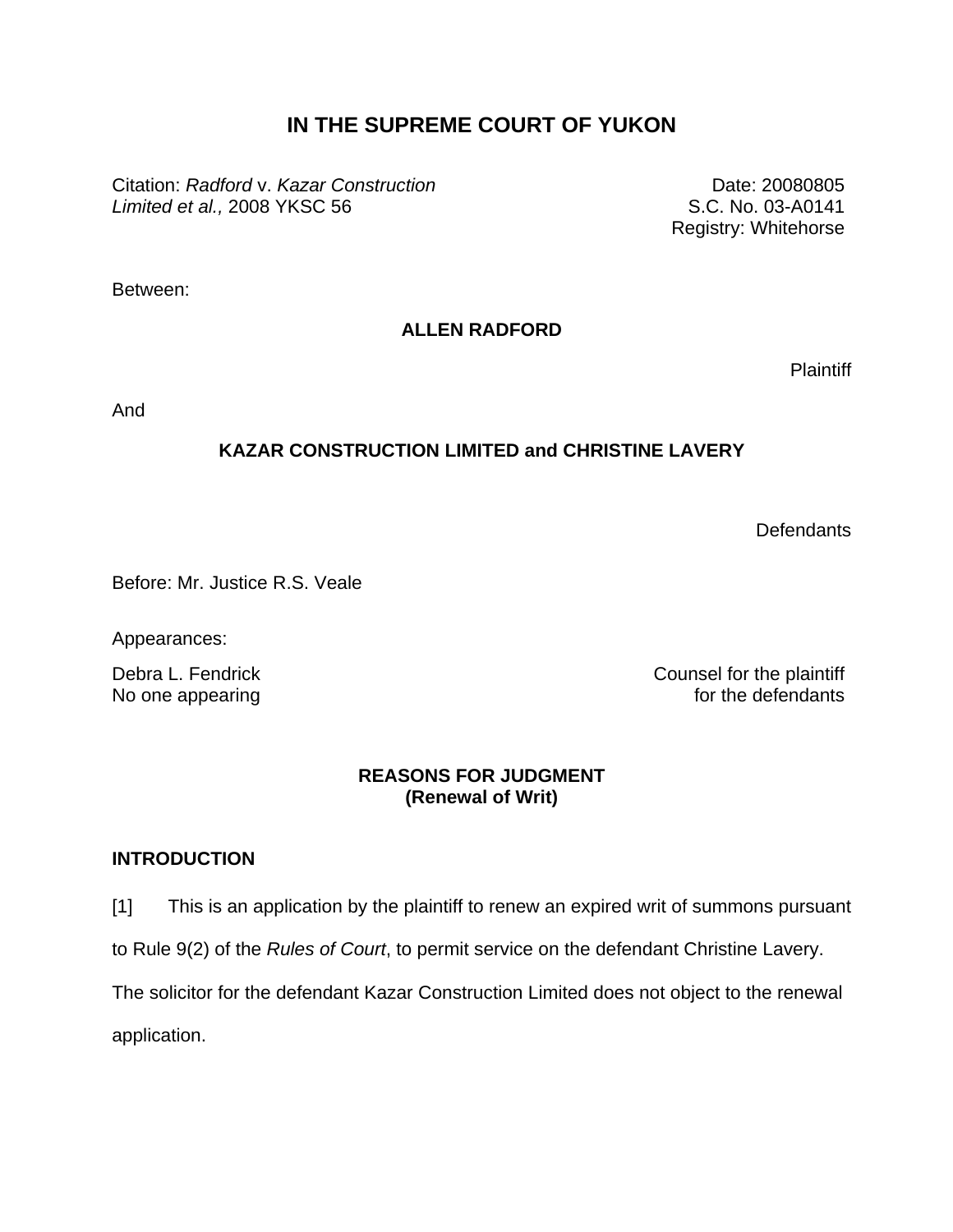#### Page: 2

[2] The plaintiff sues the defendant aircraft owner in negligence and wishes to examine the defendant Lavery, the pilot at the time of the accident. Counsel for the plaintiff anticipates that counsel for the company will accept service on behalf of the pilot.

[3] I ordered that the writ of summons be renewed for a period of two months on May 6, 2008.

#### **FACTS**

[4] On July 14, 2002, the plaintiff suffered injuries in an accident in an airplane owned by the defendant Kazar Construction Limited, and piloted by the defendant Lavery.

[5] Counsel for the plaintiff filed a writ of summons on December 24, 2003. Counsel for the defendant Kazar Construction Limited entered an appearance on January 8, 2004.

[6] Counsel for the plaintiff was unable to locate the defendant Lavery and applied for a renewal of the writ for one year. The renewal was granted for a period of one year from May 26, 2005.

[7] On January 12, 2006, counsel for the plaintiff wrote counsel for the defendant Kazar Construction Limited to determine if defence counsel could accept service on behalf of the pilot. Defence counsel advised by correspondence dated February 15, 2006, that "we do not wish to be technically obstructive in this matter." However, defence counsel could not accept service as the pilot was not properly named on the writ of summons. Defence counsel requested an offer for settlement and supporting documentation.

[8] On April 20, 2006, the court granted the amendment of the pilot's name to "Christine Lavery."

[9] The renewed writ of summons expired on May 26, 2006.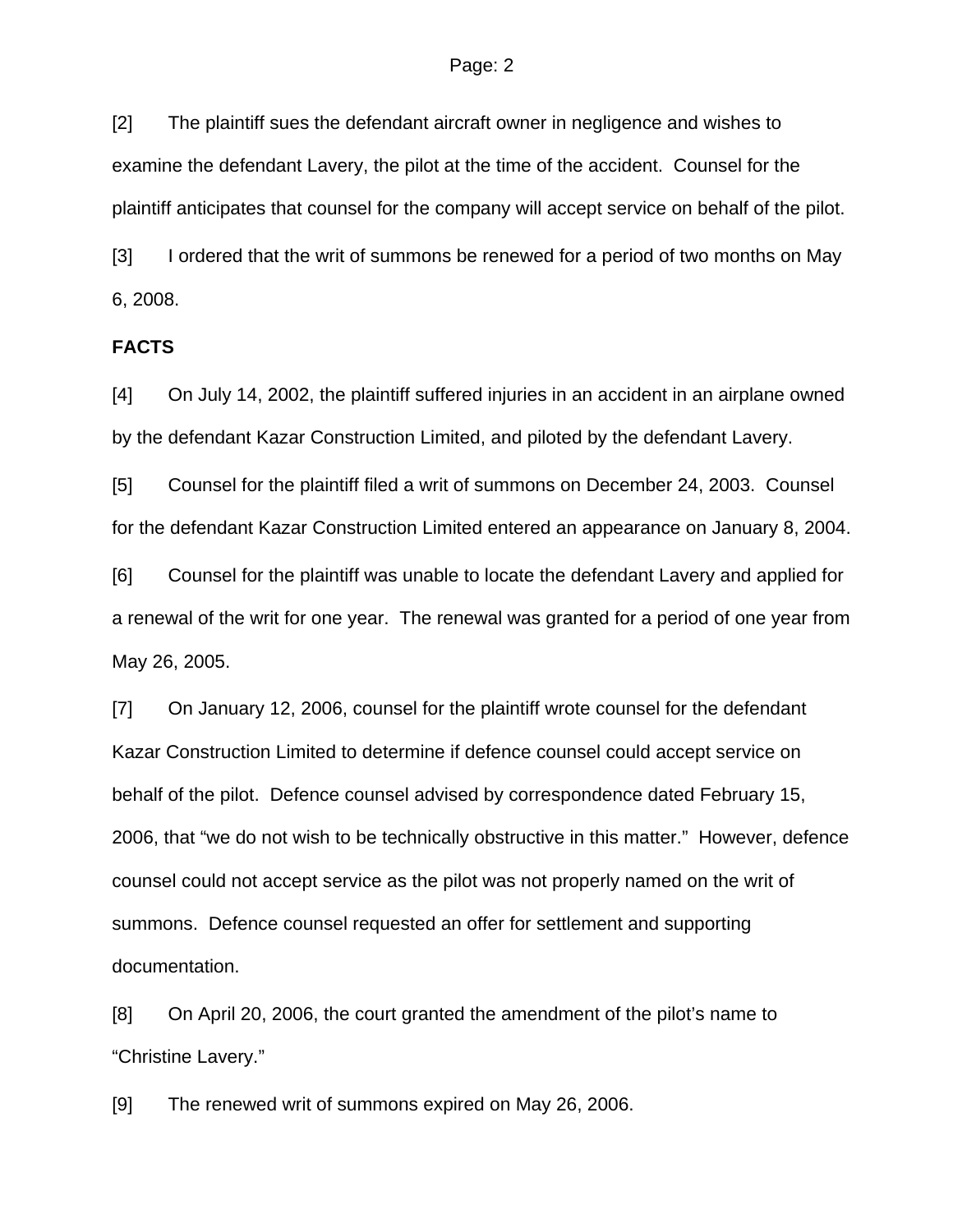[10] On April 28, 2008, a new counsel for the plaintiff applied to renew the writ of summons to serve the defendant Christine Lavery, or have defence counsel file an appearance.

[11] The failure to renew the writ of summons earlier appears to be the oversight of the former counsel for the plaintiff compounded by the difficulty in locating the pilot.

#### **ANALYSIS**

[12] The renewal of writ of summons is governed by Rule 9 of the *Rules of Court* as follows:

> 9(1) No original writ of summons shall be in force for more than 12 months, but where a defendant named in the writ has not been served, the court, on the application of the plaintiff made before or after the expiration of the 12 months, may order that the original writ of summons be renewed for a period of not more than 12 months which, unless otherwise ordered, shall commence on the date of the order.

> 9(2) If a renewed writ of summons has not been served on a defendant named in the writ, the court, on the application of the plaintiff made during the currency of the renewed writ, may order the renewal of the writ for a further period of not more than 12 months which, unless otherwise ordered, shall commence on the date of the order.

9(3) Unless otherwise ordered by the court, a copy of each order granting renewal of a writ shall be served with the renewed writ, and the renewed writ shall remain in force and be available to prevent the operation of any statutory limitation and for all other purposes.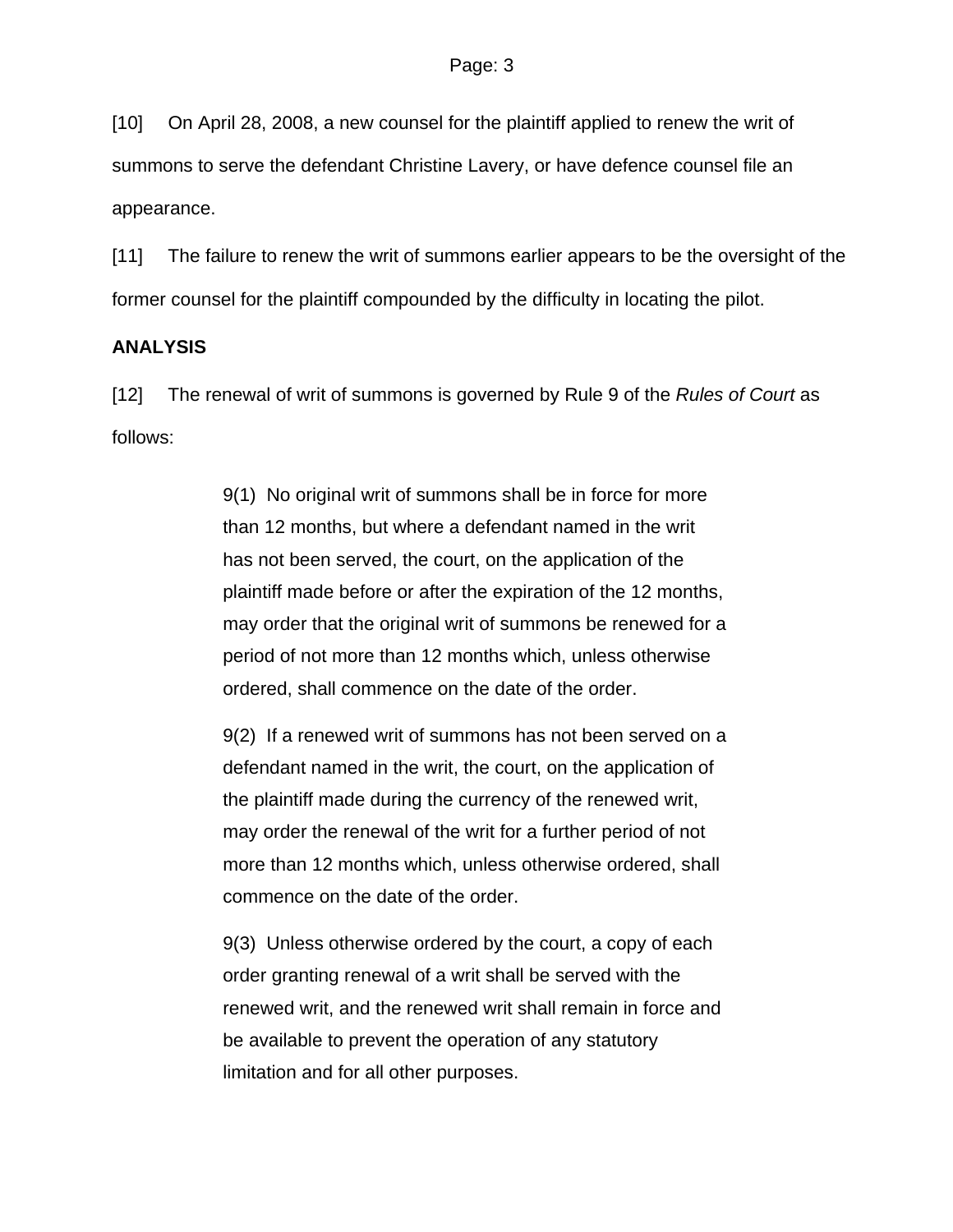[13] The precise issue in this case is whether the renewed writ is permitted to be renewed for a second time if the application is made after the expiry of the first renewal period. Rule 9(1) clearly provides for renewal after the expiry of the original writ of summons, but Rule 9(2) states that the application be made "during the currency of the renewed writ."

[14] Rules 2(1) and 3(2) are also applicable:

2(1) Unless the court otherwise orders, a failure to comply with these rules shall be treated as an irregularity and does not nullify a proceeding, a step taken or any document or order made in the proceeding.

3(2) The court may extend or shorten any period of time provided for in these rules or in an order of the court, notwithstanding that the application for the extension or the order granting the extension is made after the period of time has expired.

[15] In *Mussell* v. *Cronhelm* (BCAA), [1994] B.C.J. No. 35, the British Columbia Court of Appeal followed the principle that the intention of Rule 9(1) was to relax the conditions for renewal of writ of summons to ensure the attainment of the object of the rules set out in Rule 1(5), that is "to secure the just, speedy and inexpensive determination of every proceeding on its merits."

[16] The British Columbia Court of Appeal also approved a principle enunciated in *Simpson* v. *Saskatchewan Government Insurance Office* (1967), 61 W.W.R. 741 (Sask. C.A.) where, in construing an analogous provision, the court said at paras. 26 and 27: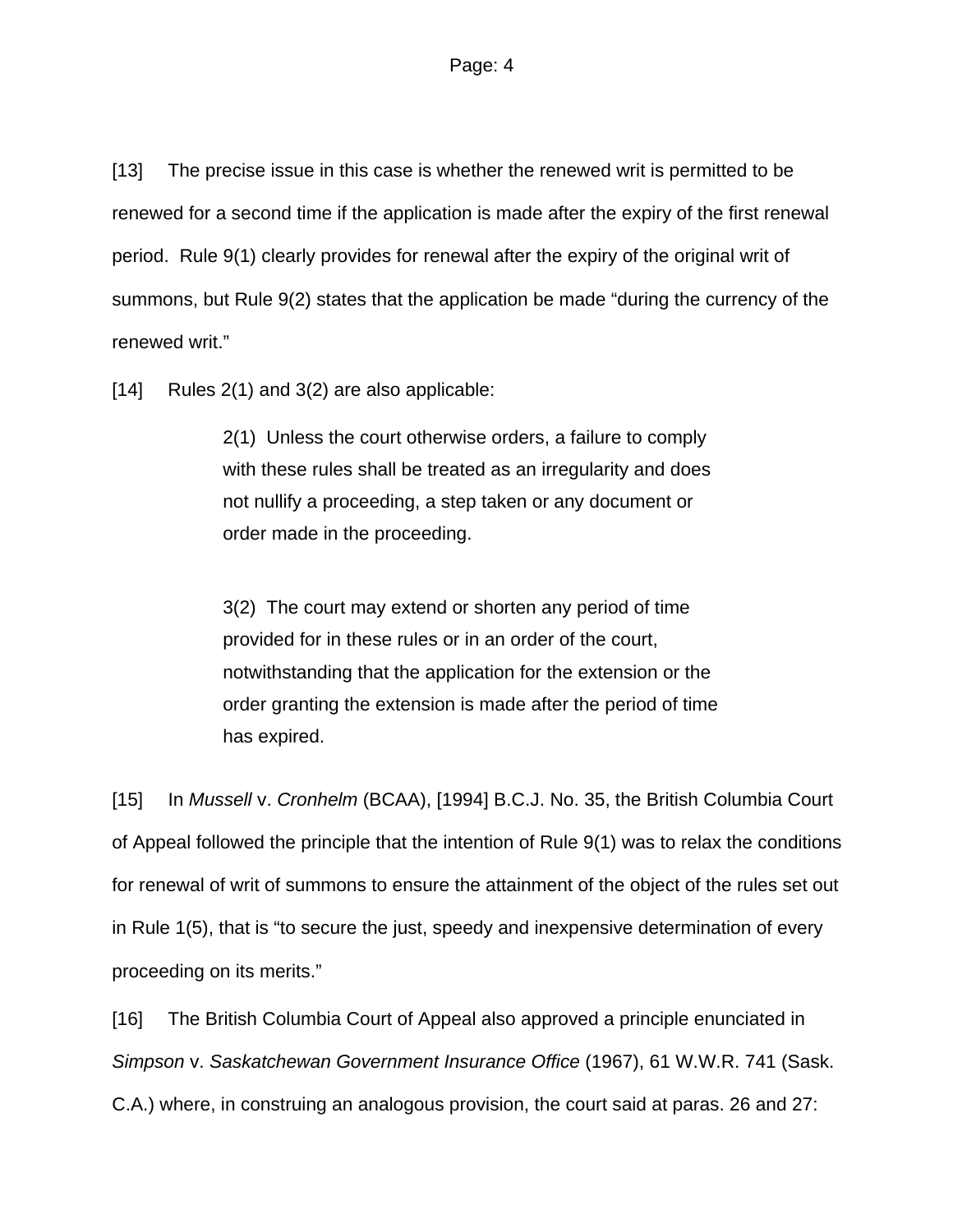#### Page: 5

In an application to renew a writ of summons, I think the basic fact which the Court must keep in mind is that it is primarily concerned with the rights of litigants and not with the conduct of solicitors…

In an application to renew a writ of summons the basic question which faces the Court is, what is necessary to see that justice is done?

[17] The British Columbia Court of Appeal applied Rule 1(5) and Rule 2(1) to find that the failure to adhere strictly to Rule 9(2) was an irregularity and not a nullity. It further decided that Rule 3(2) was permissive and could be applied to Rule 9.

[18] The question that still presented was whether the words "during the currency of the renewed writ" in Rule 9(2) rendered it impossible to grant an extension of the renewal as there was no specific wording similar to the words "made before or after the expiration of 12 months" found in Rule 9(1).

[19] In the end, after considering a similar decision in *Feledichuk* v. *Turgeon et al.*

(1982), 137 D.L.R. (3d) 733 (Alta. C.A.), the British Columbia Court of Appeal preferred

the "liberal construction" of Rule 9(2) to see that justice was done and renewed the writ.

[20] I note that the renewal applied for in *Mussell* v. *Cronhelm* was based on an application where the renewed writ expired on February 1, 1992 and the application for renewal was made on February 5, 1992.

[21] That is substantially different than the period of delay in applying to renew the writ in this case which was almost two years.

[22] However, there are several factors that distinguish this case:

(1) this case was already in progress and the owner of the aircraft had been served and appeared;